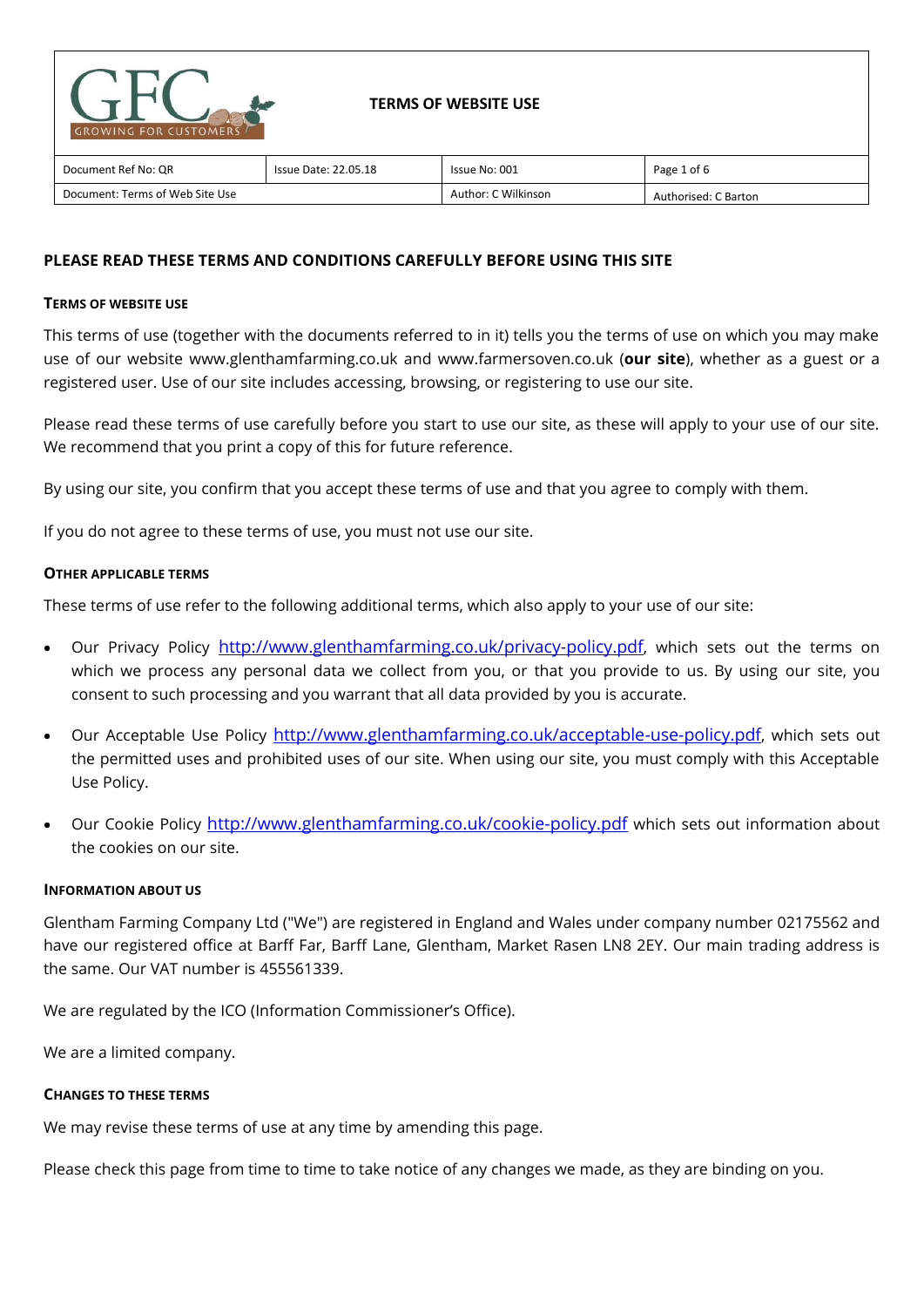

| Document Ref No: QR             | Issue Date: 22.05.18 | Issue No: 001       | Page 2 of 6          |
|---------------------------------|----------------------|---------------------|----------------------|
| Document: Terms of Web Site Use |                      | Author: C Wilkinson | Authorised: C Barton |

#### **CHANGES TO OUR SITE**

We may update our site from time to time, and may change the content at any time. However, please note that any of the content on our site may be out of date at any given time, and we are under no obligation to update it.

We do not guarantee that our site, or any content on it, will be free from errors or omissions.

#### **ACCESSING OUR SITE**

Our site is made available free of charge.

We do not guarantee that our site, or any content on it, will always be available or be uninterrupted. Access to our site is permitted on a temporary basis. We may suspend, withdraw, discontinue or change all or any part of our site without notice. We will not be liable to you if for any reason our site is unavailable at any time or for any period.

You are responsible for making all arrangements necessary for you to have access to our site.

You are also responsible for ensuring that all persons who access our site through your internet connection are aware of these terms of use and other applicable terms and conditions, and that they comply with them.

[Our site is directed to people residing in the United Kingdom. We do not represent that content available on or through our site is appropriate or available in other locations. We may limit the availability of our site or any service or product described on our site to any person or geographic area at any time. If you choose to access our site from outside the United Kingdom, you do so at your own risk.]

## **YOUR ACCOUNT AND PASSWORD**

If you choose, or you are provided with, a user identification code, password or any other piece of information as part of our security procedures, you must treat such information as confidential. You must not disclose it to any third party.

We have the right to disable any user identification code or password, whether chosen by you or allocated by us, at any time, if in our reasonable opinion you have failed to comply with any of the provisions of these terms of use.

If you know or suspect that anyone other than you knows your user identification code or password, you must promptly notify us at sales@glenthamfarming.co.uk

## **INTELLECTUAL PROPERTY RIGHTS**

We are the owner or the licensee of all intellectual property rights in our site, and in the material published on it. Those works are protected by copyright laws and treaties around the world. All such rights are reserved.

You may print off one copy, and may download extracts, of any page(s) from our site for your personal use and you may draw the attention of others within your organisation to content posted on our site.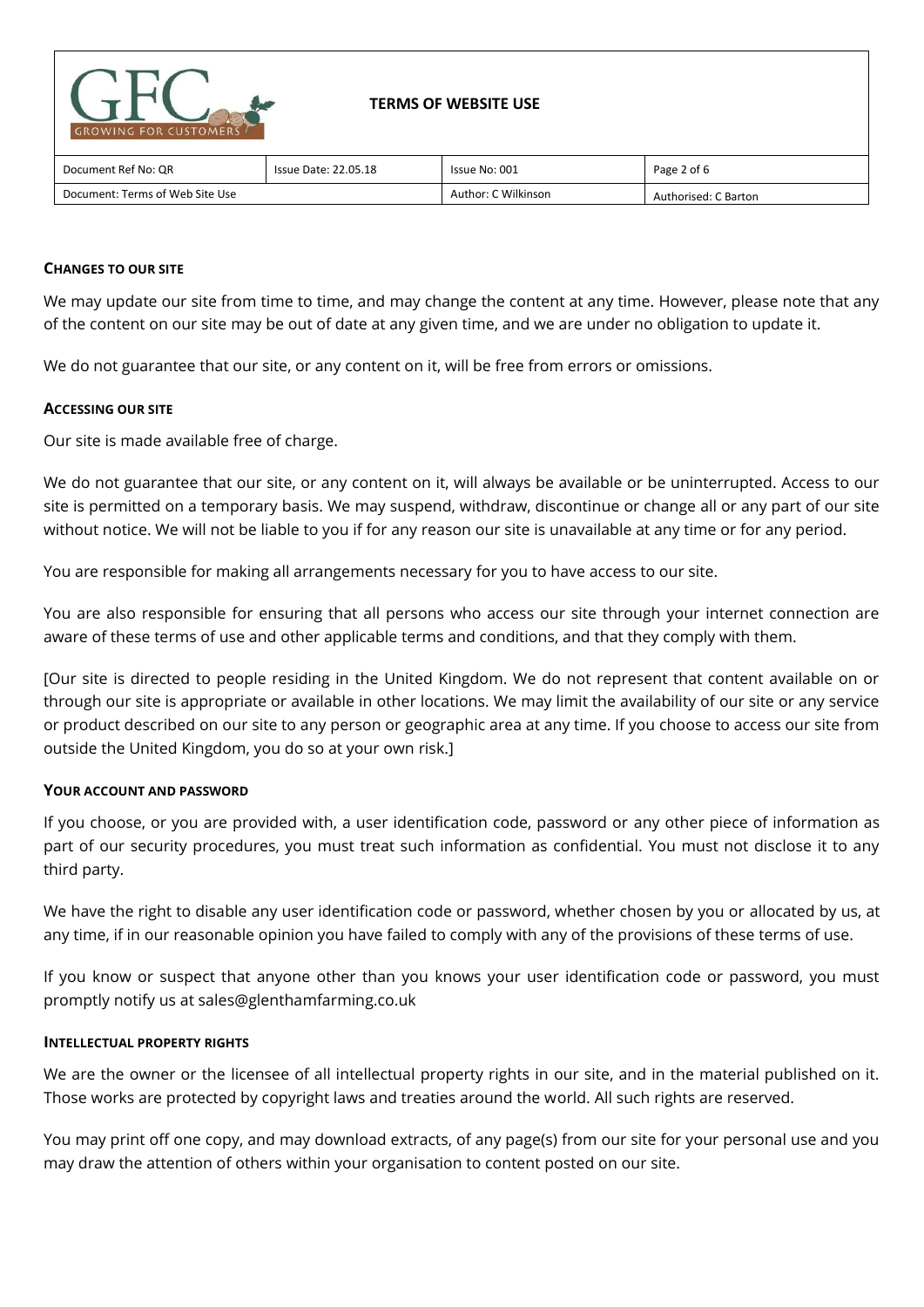

#### **TERMS OF WEBSITE USE**

| Document Ref No: QR             | Issue Date: 22.05.18 | Issue No: 001       | Page 3 of 6          |
|---------------------------------|----------------------|---------------------|----------------------|
| Document: Terms of Web Site Use |                      | Author: C Wilkinson | Authorised: C Barton |

You must not modify the paper or digital copies of any materials you have printed off or downloaded in any way, and you must not use any illustrations, photographs, video or audio sequences or any graphics separately from any accompanying text.

Our status (and that of any identified contributors) as the authors of content on our site must always be acknowledged.

You must not use any part of the content on our site for commercial purposes without obtaining a licence to do so from us or our licensors.

If you print off, copy or download any part of our site in breach of these terms of use, your right to use our site will cease immediately and you must, at our option, return or destroy any copies of the materials you have made.

## **NO RELIANCE ON INFORMATION**

The content on our site is provided for general information only. It is not intended to amount to advice on which you should rely. You must obtain professional or specialist advice before taking, or refraining from, any action on the basis of the content on our site.

Although we make reasonable efforts to update the information on our site, we make no representations, warranties or guarantees, whether express or implied that the content on our site is accurate, complete or up-todate.

## **LIMITATION OF OUR LIABILITY**

Nothing in these terms of use excludes or limits our liability for death or personal injury arising from our negligence, or our fraud or fraudulent misrepresentation, or any other liability that cannot be excluded or limited by English law.

To the extent permitted by law, we exclude all conditions, warranties, representations or other terms which may apply to our site or any content on it, whether express or implied.

We will not be liable to any user for any loss or damage, whether in contract, tort (including negligence), breach of statutory duty, or otherwise, even if foreseeable, arising under or in connection with:

- use of, or inability to use, our site; or
- use of or reliance on any content displayed on our site.

If you are a business user, please note that in particular, we will not be liable for:

- loss of profits, sales, business, or revenue;
- business interruption;
- loss of anticipated savings;
- loss of business opportunity, goodwill or reputation; or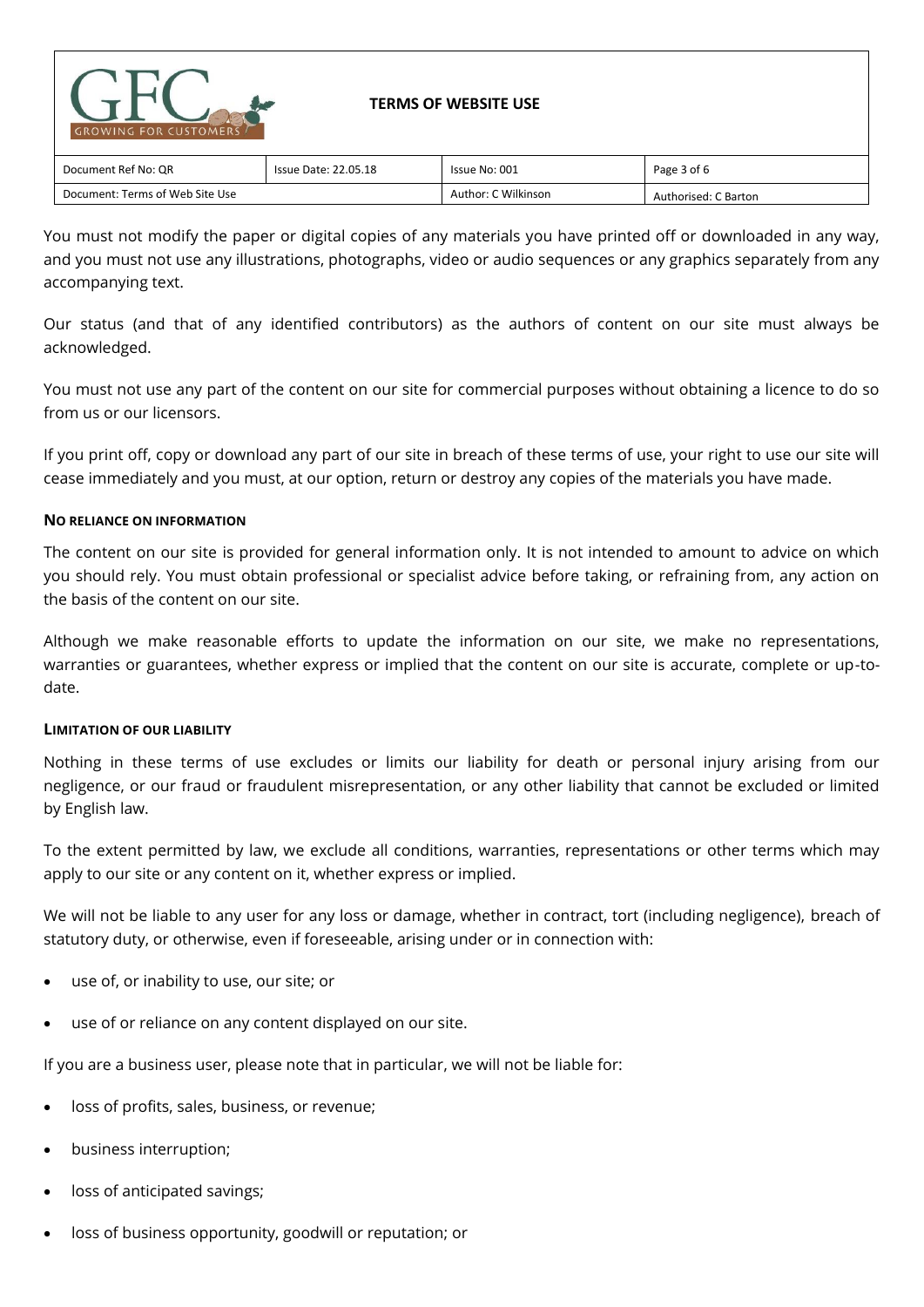| <b>TERMS OF WEBSITE USE</b><br><b>GROWING FOR CUSTOMERS</b> |                             |                     |                      |  |
|-------------------------------------------------------------|-----------------------------|---------------------|----------------------|--|
| Document Ref No: QR                                         | <b>Issue Date: 22.05.18</b> | Issue No: 001       | Page 4 of 6          |  |
| Document: Terms of Web Site Use                             |                             | Author: C Wilkinson | Authorised: C Barton |  |

any indirect or consequential loss or damage.

If you are a consumer user, please note that we only provide our site for domestic and private use. You agree not to use our site for any commercial or business purposes, and we have no liability to you for any loss of profit, loss of business, business interruption, or loss of business opportunity.

We will not be liable for any loss or damage caused by a virus, distributed denial-of-service attack, or other technologically harmful material that may infect your computer equipment, computer programs, data or other proprietary material due to your use of our site or to your downloading of any content on it, or on any website linked to it.

We assume no responsibility for the content of websites linked on our site. Such links should not be interpreted as endorsement by us of those linked websites. We will not be liable for any loss or damage that may arise from your use of them.

# **UPLOADING CONTENT TO OUR SITE**

Whenever you make use of a feature that allows you to upload content to our site, or to make contact with other users of our site, you must comply with the content standards set out in our Acceptable Use Policy <http://www.glenthamfarming.co.uk/acceptable-use-policy.pdf>

You warrant that any such contribution does comply with those standards, and you will be liable to us and indemnify us for any breach of that warranty. If you are a consumer user, this means you will be responsible for any loss or damage we suffer as a result of your breach of warranty.

Any content you upload to our site will be considered non-confidential and non-proprietary. You retain all of your ownership rights in your content, but you are required to grant us a limited licence to use, store and copy that content and to distribute and make it available to third parties. The rights you license to us are described in the next paragraph (Rights you licence).

We also have the right to disclose your identity to any third party who is claiming that any content posted or uploaded by you to our site constitutes a violation of their intellectual property rights, or of their right to privacy.

We will not be responsible, or liable to any third party, for the content or accuracy of any content posted by you or any other user of our site.

We have the right to remove any posting you make on our site if, in our opinion, your post does not comply with the content standards set out in our Acceptable Use Policy [http://www.glenthamfarming.co.uk/acceptable-use](http://www.glenthamfarming.co.uk/acceptable-use-policy.pdf)[policy.pdf](http://www.glenthamfarming.co.uk/acceptable-use-policy.pdf)

The views expressed by other users on our site do not represent our views or values.

You are solely responsible for securing and backing up your content.

# **RIGHTS YOU LICENCE**

When you upload or post content to our site, you grant the following licenses: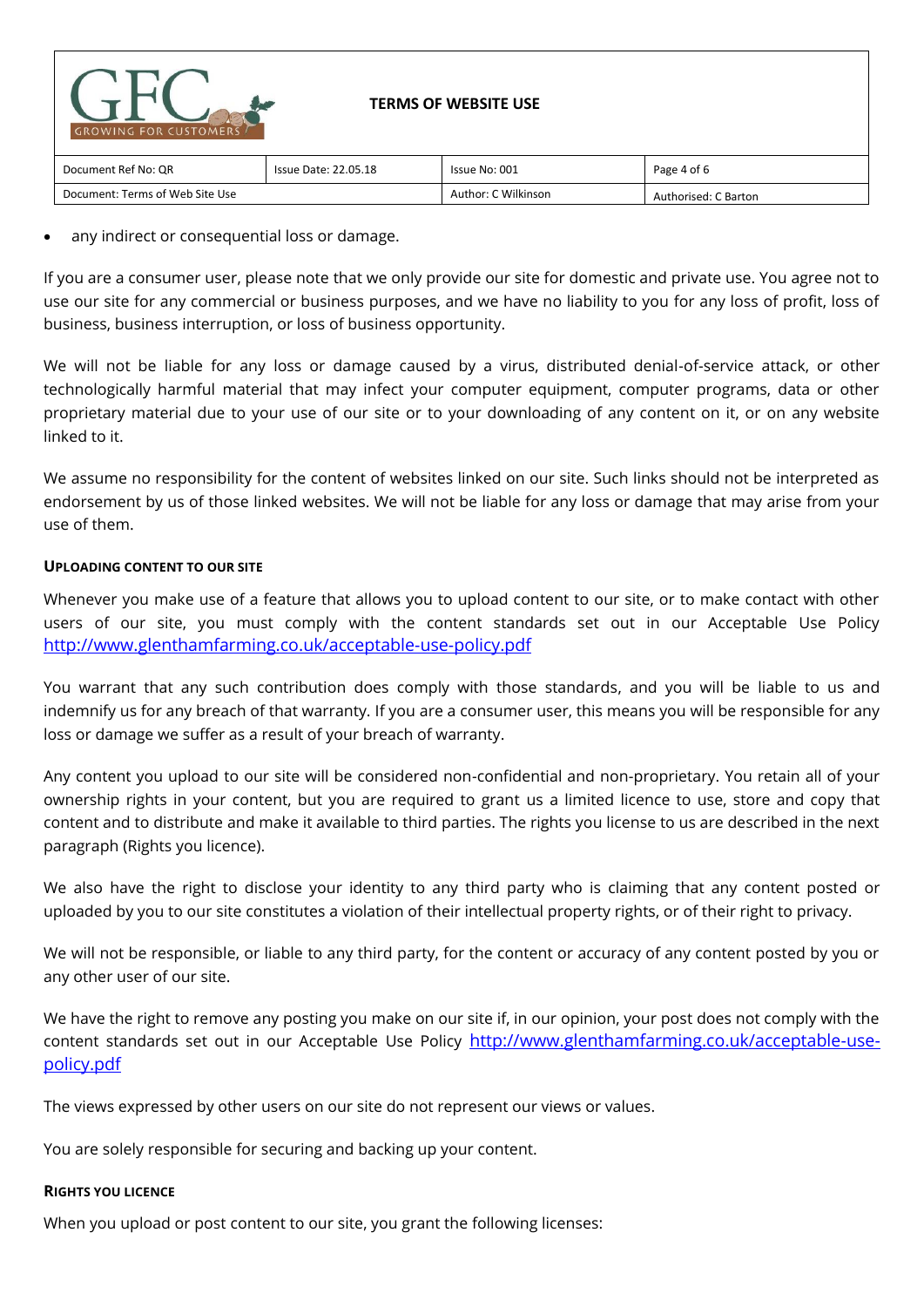

#### **TERMS OF WEBSITE USE**

| Document Ref No: QR             | Issue Date: 22.05.18 | Issue No: 001       | Page 5 of 6          |
|---------------------------------|----------------------|---------------------|----------------------|
| Document: Terms of Web Site Use |                      | Author: C Wilkinson | Authorised: C Barton |

- A worldwide, non-exclusive, royalty-free, transferable licence to use, reproduce, distribute, prepare derivative works of, display, and perform that content in connection with the services provided by our site and across different media and to promote the site or services; and
- A worldwide, non-exclusive, royalty-free, transferable licence to allow third parties to use the content for their purposes.

We will only ever use your materials to carry out your instructions to us – unless, very exceptionally, a court or other regulator orders us to disclose them.

## **VIRUSES**

We do not guarantee that our site will be secure or free from bugs or viruses.

You are responsible for configuring your information technology, computer programmes and platform in order to access our site. You should use your own virus protection software.

You must not misuse our site by knowingly introducing viruses, trojans, worms, logic bombs or other material which is malicious or technologically harmful. You must not attempt to gain unauthorised access to our site, the server on which our site is stored or any server, computer or database connected to our site. You must not attack our site via a denial-of-service attack or a distributed denial-of service attack. By breaching this provision, you would commit a criminal offence under the Computer Misuse Act 1990. We will report any such breach to the relevant law enforcement authorities and we will co-operate with those authorities by disclosing your identity to them. In the event of such a breach, your right to use our site will cease immediately.

## **LINKING TO OUR SITE**

You may link to our home page, provided you do so in a way that is fair and legal and does not damage our reputation or take advantage of it.

You must not establish a link in such a way as to suggest any form of association, approval or endorsement on our part where none exists.

You must not establish a link to our site in any website that is not owned by you.

Our site must not be framed on any other site, nor may you create a link to any part of our site other than the home page.

We reserve the right to withdraw linking permission without notice.

The website in which you are linking must comply in all respects with the content standards set out in our Acceptable Use Policy <http://www.glenthamfarming.co.uk/acceptable-use-policy.pdf>.

If you wish to make any use of content on our site other than that set out above, please contact [sales@glenthamfarming.co.uk](mailto:sales@fizzco.co.uk)